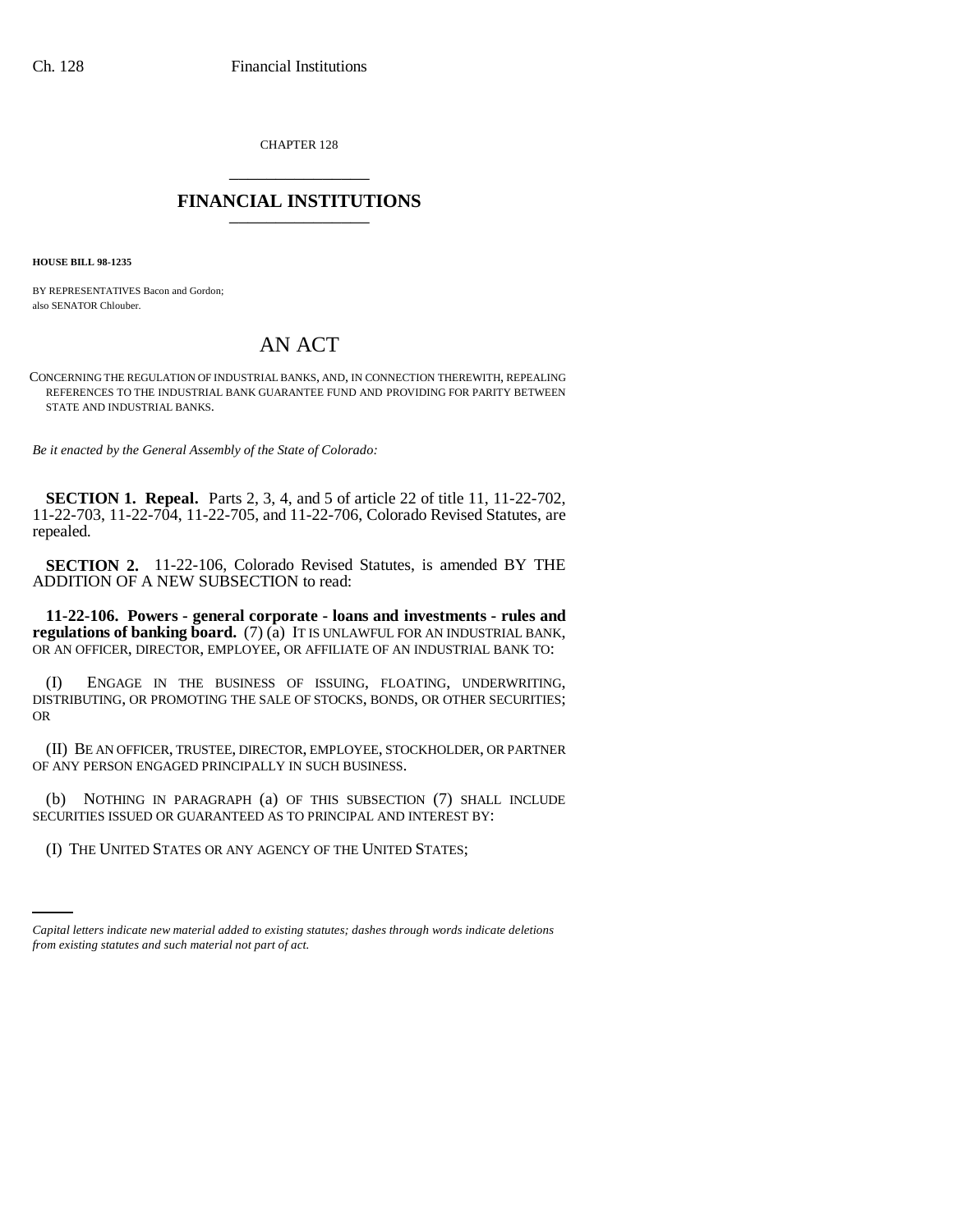(II) A STATE OR TERRITORY OF THE UNITED STATES; OR

(III) A SUBDIVISION, INSTRUMENTALITY, OR PUBLIC AUTHORITY ORGANIZED UNDER THE LAWS OF SUCH STATE OR TERRITORY PURSUANT TO AN INTERSTATE COMPACT BETWEEN TWO OR MORE STATES.

**SECTION 3.** 11-22-108 (1) (a), Colorado Revised Statutes, is amended to read:

**11-22-108. Forbidden powers.** (1) No industrial bank has power to do any of the following:

(a) To carry demand bank accounts ACCEPT DEMAND DEPOSITS THAT THE DEPOSITOR MAY WITHDRAW BY CHECK OR SIMILAR MEANS FOR PAYMENT TO THIRD PARTIES;

**SECTION 4.** Part 1 of article 22 of title 11, Colorado Revised Statutes, is amended BY THE ADDITION OF A NEW SECTION to read:

**11-22-107.5. Trust, fiduciary, and agency powers - when.** IN ADDITION TO ITS OTHER POWERS, AN INDUSTRIAL BANK THAT IS AUTHORIZED BY ITS CHARTER TO EXERCISE TRUST POWERS, UPON PROPER QUALIFICATION UNDER THIS ARTICLE, HAS THE POWER TO ACT AS A FIDUCIARY IN ANY CAPACITY. IT MAY ALSO ACT AS REGISTRAR, TRANSFER AGENT, FISCAL AGENT, OR ATTORNEY-IN-FACT AND HAVE THE POWER TO RECEIVE, MANAGE, AND APPLY SINKING FUNDS. EVERY INDUSTRIAL BANK THAT IS AUTHORIZED BY ITS CHARTER TO EXERCISE TRUST POWERS PURSUANT TO THIS SECTION SHALL MAKE AND FILE WITH THE COMMISSIONER AN ANNUAL REPORT OF TRUST ASSETS AND SUCH OTHER REPORTS, AS THE BANKING BOARD MAY REQUIRE BY RULE AND REGULATION, ON SUCH FORMS AS MAY BE PRESCRIBED BY THE BANKING BOARD. NO REPORT FILED PURSUANT TO THIS SECTION SHALL BE REQUIRED TO BE PUBLISHED.

**SECTION 5. Repeal.** 11-22-108 (1) (c), Colorado Revised Statutes, is repealed as follows:

**11-22-108. Forbidden powers.** (1) No industrial bank has power to do any of the following:

(c) To accept trusts or act as guardian, administrator, or judicial trustee in any form, but the foregoing shall not prohibit an industrial bank from acting in the capacity of escrow agent;

**SECTION 6.** 11-22-109 (11), Colorado Revised Statutes, is amended to read:

**11-22-109. Subject to corporation laws - powers of banking board examinations by commissioner - reports by industrial banks.** (11) Industrial banks in all their public advertisements shall use their full corporate name, and the corporate name therein displayed shall be in letters of the same size and prominence; but the foregoing THE WORDS "INDUSTRIAL BANK" IN THEIR TITLES; EXCEPT THAT SUCH WORDS MAY APPEAR AFTER OR BELOW THE NAME OF THE INDUSTRIAL BANK IN A SMALLER FONT SIZE THAN THE NAME OF THE INDUSTRIAL BANK. THE REQUIREMENT TO USE THE WORDS "INDUSTRIAL BANK" shall not be applicable to signs erected in,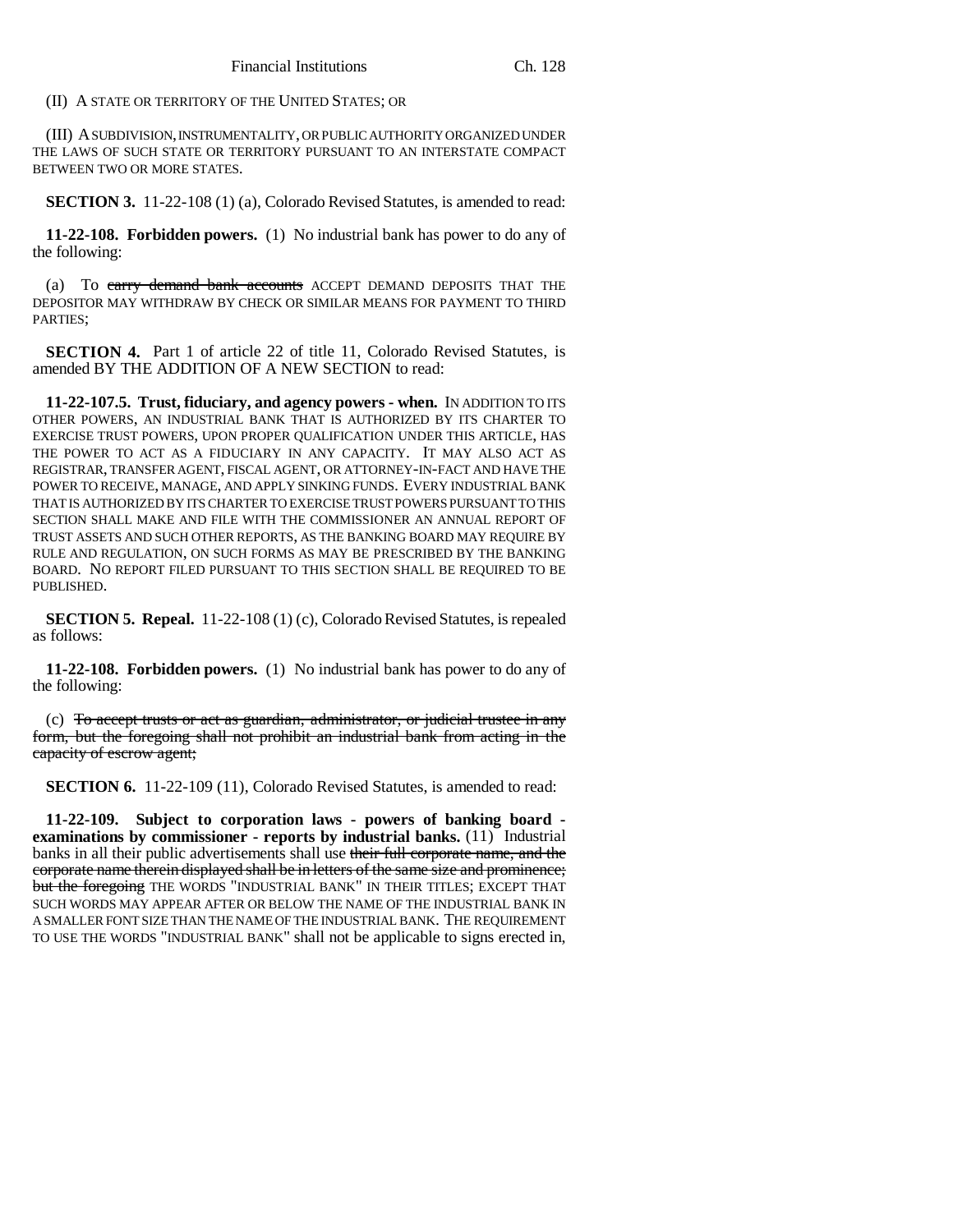## Ch. 128 Financial Institutions

about, or upon the premises from which the operations of the industrial bank are carried on. No industrial bank shall advertise, display, distribute, or broadcast, or cause or permit to be advertised, displayed, distributed, or broadcasted, in any manner whatsoever, false, misleading, or deceptive statements or representations with regard to the charges for, or terms of, loans, or with reference to its savings deposits guaranty corporation coverage, or certificates of deposit. The banking board has the power to require that all advertisements of any industrial bank be stated fully and clearly and in such manner as the banking board may deem necessary to prevent misunderstanding thereof by prospective borrowers, depositors, or purchasers of certificates of deposit.

**SECTION 7.** 11-22-115 (1) (1), Colorado Revised Statutes, is amended to read:

**11-22-115. Unsound business practices.** (1) For the purposes of this article, an unsound business practice includes, but is not limited to, the following:

(l) The extension of credit to any officer, director, or principal shareholder of a bank, or any related interest of that person, unless the extension of credit:

(I) (A) Is made on substantially the same terms including interest rates, maturity, and collateral as those prevailing at the time for comparable transactions by a bank with other persons; and OR

(B) IS MADE PURSUANT TO A BENEFIT OR COMPENSATION PROGRAM THAT IS WIDELY AVAILABLE TO EMPLOYEES OF THE BANK AND DOES NOT GIVE PREFERENCE TO ANY INSIDER; AND

(II) Does not involve more than the normal risk of repayment or present other unfavorable features. or

(III) Repealed.

**SECTION 8.** The introductory portion to 11-22-107 (1) (e), Colorado Revised Statutes, is amended to read:

**11-22-107. Special powers.** (1) Every industrial bank, in addition to the powers granted by this article or the rules and regulations promulgated by the banking board, has all of the following powers:

(e) The right to issue, with the prior approval of the banking board based upon the facts and circumstances of each case, capital notes, debentures, or evidences of indebtedness which will not be covered by the A guaranty of the "Industrial Bank Savings Guaranty Act", parts 2 to 5 and 7 of this article, and may be included as a part of the capital and surplus and which:

**SECTION 9.** 11-22-602 (2) (a), Colorado Revised Statutes, is amended to read:

**11-22-602. Involuntary liquidation by banking board - reorganization.** (2) (a) The banking board shall take possession of a bank by posting upon the premises a notice reciting that it is assuming possession pursuant to this article and the time, not earlier than the posting of the notice, when such possession shall be